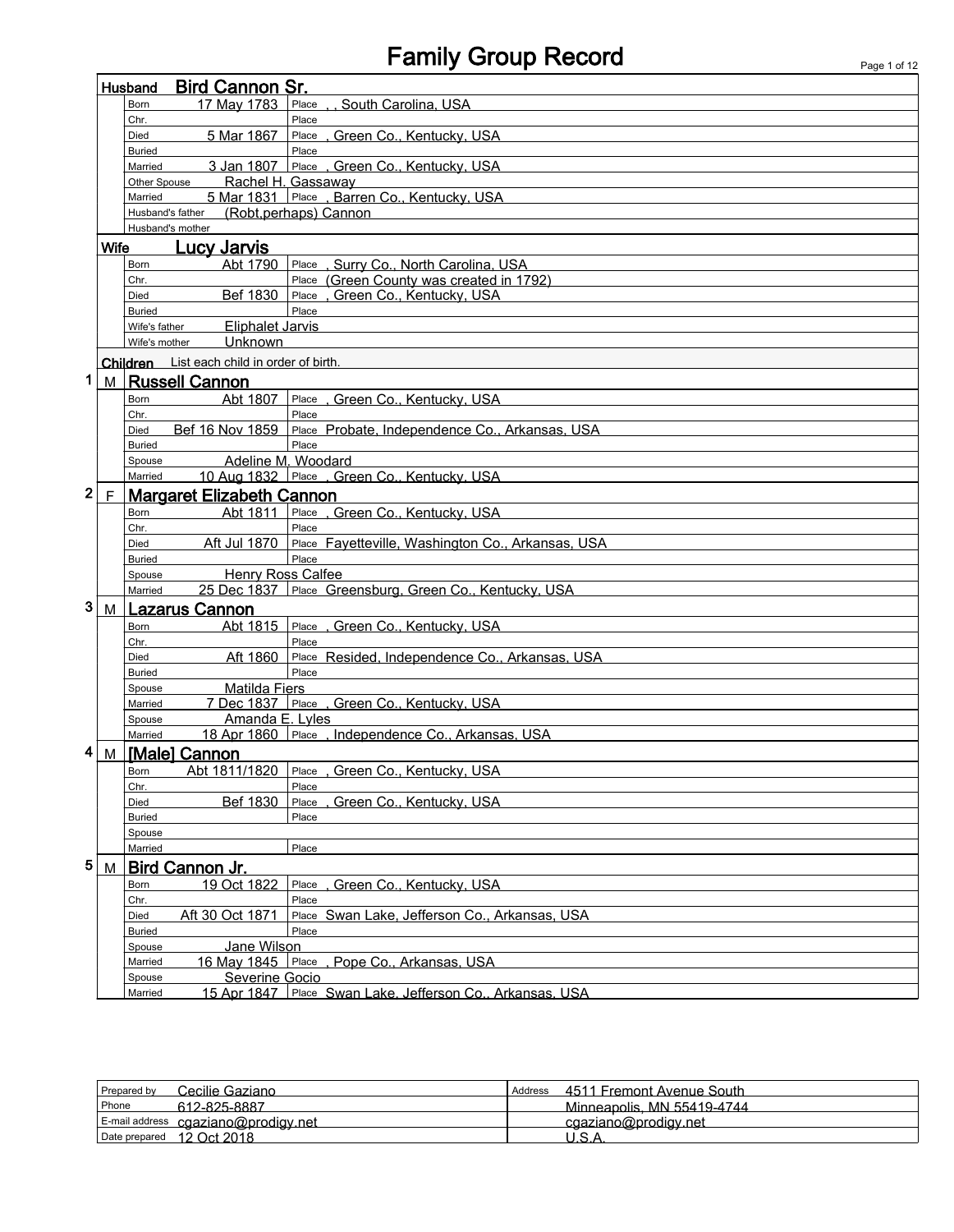| <b>Husband</b>                   | <u>Bird Cannon Sr.</u>                                                                                                                                                                                                                                                                                                                                                                                    |
|----------------------------------|-----------------------------------------------------------------------------------------------------------------------------------------------------------------------------------------------------------------------------------------------------------------------------------------------------------------------------------------------------------------------------------------------------------|
| Wife<br><u>Lucy Jarvis</u>       |                                                                                                                                                                                                                                                                                                                                                                                                           |
| <b>Notes</b>                     |                                                                                                                                                                                                                                                                                                                                                                                                           |
| HUSBAND - Bird Cannon Sr.        |                                                                                                                                                                                                                                                                                                                                                                                                           |
|                                  | Timeline for Bird Cannon, Lucy Jarvis, and Rachel H. Gassaway[1]                                                                                                                                                                                                                                                                                                                                          |
| 17 May 1783                      | South Carolina. Bird Cannon was born.[2] (Documentation of date unknown.)                                                                                                                                                                                                                                                                                                                                 |
| 03 Jan 1807                      | Green Co., Kentucky. Bird Canon married Lucy Jarvis.[3]                                                                                                                                                                                                                                                                                                                                                   |
| Abt 1807                         | Green Co., Kentucky. Russell Cannon born to Bird & Lucy.[4]                                                                                                                                                                                                                                                                                                                                               |
| 1810                             | Greensburgh, Green Co., Kentucky.[5] Federal Census: Bird Canion [Bird Cannon]<br>Free White Persons - Males - Under 10:<br>[born 1801/1810] Appears to be Russell<br>$\overline{1}$<br>Free White Persons - Males - 26 thru 44 :<br>[born 1766/1784]<br>$\overline{1}$<br>Free White Persons - Females - 16 thru 25: 1<br>[born 1785/1794]                                                               |
| 1810<br>older (1765/earlier).[6] | Greensburgh, Green Co., Kentucky. Eliphalt James [Eliphalet Jarvis] next door to daughter<br>Lucy and son-in-law, Bird Cannon. 1 w male 16-25 (1785/1794), 1 w male and 1 w female 45<br>or                                                                                                                                                                                                               |
| 27 Sep 1811                      | Green Co., Kentucky. Bird Cannon and wife, Lucy, to John Suthern/Southern for \$100 in<br>cash and \$300 in trade for 150 acres in Green County - Thomas Munford his brothers<br>Signed Bird Cannon, Lucy Cannon. Wit: John Cannon, Burten Southern, Elizabeth Jarvis.<br>2 Oct 1811 acknowledged by Bird and Lucy Cannon. Proved by Burton Southern and                                                  |
| Elizabeth<br>wife of             | Jarvis. Rec.: James Allen, CGC.[7] [Elizabeth Jarvis is likely to be Elizabeth Cannon,<br>Jabez Jarvis.]                                                                                                                                                                                                                                                                                                  |
| Abt 1811                         | Green Co., Kentucky. Margaret Elizabeth Cannon born to Bird & Lucy.[8]                                                                                                                                                                                                                                                                                                                                    |
| 18 Jun 1813                      | Green Co., Kentucky. Bird Cannon and John Cannon were on the tax list, p. 6 of printed<br>source.[9]                                                                                                                                                                                                                                                                                                      |
| Abt 1815                         | Green Co., Kentucky. Lazarus Cannon was born to Bird & Lucy.[10]                                                                                                                                                                                                                                                                                                                                          |
| 1811/1820                        | Green Co., Kentucky. Unknown son Cannon was born to Bird & Lucy.[11]                                                                                                                                                                                                                                                                                                                                      |
| 1820                             | Campbellsville, Green Co., Kentucky.[12] Federal Census: Bird Cannon<br>Free White Persons - Males - Under 10:<br>2 [born 1811/1820] Lazarus and Unknown male<br>Free White Persons - Males - 26 thru 44:<br>[born 1776/1794] Bird Sr.<br>1<br>Free White Persons - Females - Under 10: 1<br>[born 1811/1820] Margaret Elizabeth<br>Free White Persons - Females - 26 thru 44: 1<br>[born 1776/1794] Lucy |
| 19 Oct 1822                      | Green Co., Kentucky. Bird Cannon Jr. was born to Bird & Lucy.[13] Source of date unknown.                                                                                                                                                                                                                                                                                                                 |
| Bef 1830                         | Green Co., Kentucky. Lucy (Jarvis) Cannon died. She was not in the 1830 census, below.                                                                                                                                                                                                                                                                                                                    |
| 1830                             | Green Co., Kentucky.[14] Federal Census: Bevd Camson [Bird Cannan]<br>Free White Persons - Males - 5 thru 9: 1 [born 1821/1825] Bird Jr.<br>Free White Persons - Males - 40 thru 49:<br>1 [born 1781/1790] Bird Sr.<br>Free White Persons - Females - 10 thru 14: 1 [born 1816/1820] Perhaps Margaret Elizabeth<br>Slaves - Females - Under 10: 1                                                         |
| 05 Mar 1831                      | Barren Co., Kentucky. Bird Cannon married Rachel H. Gassaway (Mother: Nancy<br>Gassaway).[15]                                                                                                                                                                                                                                                                                                             |
| 10 Dec 1831                      | Green Co., Kentucky. Louisa Cannon born to Bird & Rachel. Source of date unknown.                                                                                                                                                                                                                                                                                                                         |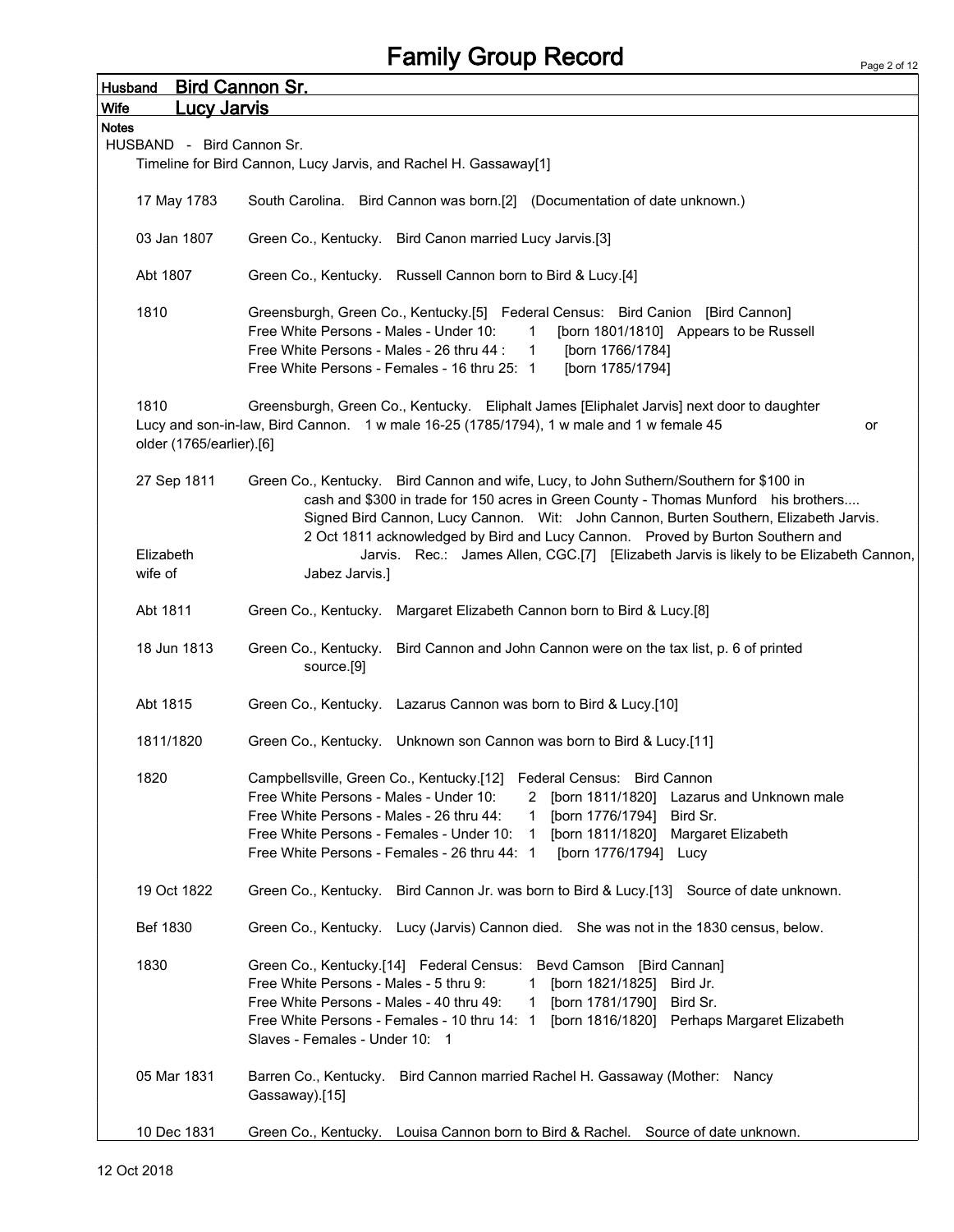| <b>Husband</b>                    | <b>Bird Cannon Sr.</b>                                                                                                                                                                                                                                                                                                                                                                                                                                                                                                                                                                                                                                                                                                                                                                                                                                                                                                                                                                          |
|-----------------------------------|-------------------------------------------------------------------------------------------------------------------------------------------------------------------------------------------------------------------------------------------------------------------------------------------------------------------------------------------------------------------------------------------------------------------------------------------------------------------------------------------------------------------------------------------------------------------------------------------------------------------------------------------------------------------------------------------------------------------------------------------------------------------------------------------------------------------------------------------------------------------------------------------------------------------------------------------------------------------------------------------------|
| <b>Wife</b><br><u>Lucy Jarvis</u> |                                                                                                                                                                                                                                                                                                                                                                                                                                                                                                                                                                                                                                                                                                                                                                                                                                                                                                                                                                                                 |
| <b>Notes</b>                      |                                                                                                                                                                                                                                                                                                                                                                                                                                                                                                                                                                                                                                                                                                                                                                                                                                                                                                                                                                                                 |
| HUSBAND - Bird Cannon Sr.         | (Continued)                                                                                                                                                                                                                                                                                                                                                                                                                                                                                                                                                                                                                                                                                                                                                                                                                                                                                                                                                                                     |
| 10 Aug 1832                       | Green Co., Kentucky. Russell Cannon married Adeline Woodard. Source of date unknown.                                                                                                                                                                                                                                                                                                                                                                                                                                                                                                                                                                                                                                                                                                                                                                                                                                                                                                            |
| 12 Jan 1833                       | Green Co., Kentucky. Land indenture from Richard Steele of Jefferson Co., KY, to Byrd<br>Cannon of Green Co.[16] It adjoined land Byrd/Bird was living on.                                                                                                                                                                                                                                                                                                                                                                                                                                                                                                                                                                                                                                                                                                                                                                                                                                      |
| 27 Apr 1833                       | Green Co., Kentucky. Byrd Cannon purchased land from Richard Steel; deed recorded 29<br>Apr 1833 by John Barn or Bamt.[17]                                                                                                                                                                                                                                                                                                                                                                                                                                                                                                                                                                                                                                                                                                                                                                                                                                                                      |
| Nov Ct. 1833                      | Green Co., Kentucky. Byrd Cannon petition postponed, subsequent petition remitted in part.[18]<br>It stated that on 03 Oct 1833 Bird Cannon was fined \$9 for breach of the peace for fighting with<br>Daniel Myres. He stated that he had a large family to support and needed this money.                                                                                                                                                                                                                                                                                                                                                                                                                                                                                                                                                                                                                                                                                                     |
| 28 Dec 1833                       | Green Co., Kentucky. Zarel Oris Cannon born to Bird & Rachel.[19] Zarel's death certificate<br>states that he was born on this date in this county to Bird Cannon, born in Va. [sic] and Susan<br>Gassaway born in Va. [sic]                                                                                                                                                                                                                                                                                                                                                                                                                                                                                                                                                                                                                                                                                                                                                                    |
| 17 Jan 1836                       | Green Co., Kentucky. Nancy Ellen Cannon born to Bird & Rachel.[20]                                                                                                                                                                                                                                                                                                                                                                                                                                                                                                                                                                                                                                                                                                                                                                                                                                                                                                                              |
| 07 Dec 1837                       | Green Co., Kentucky. Lazarus Cannon married Matilda Fliers.[21]                                                                                                                                                                                                                                                                                                                                                                                                                                                                                                                                                                                                                                                                                                                                                                                                                                                                                                                                 |
| 25 Dec 1837                       | Green Co., Kentucky. Margaret Elizabeth Cannon mar. Henry Ross Calfee. No documentation.                                                                                                                                                                                                                                                                                                                                                                                                                                                                                                                                                                                                                                                                                                                                                                                                                                                                                                        |
| 1840                              | Southern Division, Green Co., Kentucky.[22]<br>Federal Census. Russell Cannon<br>Free White Persons - Males - Under 5:<br>1 [born 1836/1840]<br>Richard B.<br>Free White Persons - Males - 5 thru 9:<br>[born 1831/1835]<br>Stamper<br>$\mathbf{1}$<br>Free White Persons - Males - 30 thru 39:<br>[born 1801/1810]<br>Russell<br>1<br>Free White Persons - Females - Under 5:<br>[born 1836/1840]<br>$\mathbf{1}$<br>Elizabeth<br>Free White Persons - Females - 30 thru 39: 1<br>[born 1801/1810]<br>Adeline                                                                                                                                                                                                                                                                                                                                                                                                                                                                                  |
| 1840                              | Southern Division, Green Co., Kentucky.[23] Federal Census: Bird Cannon<br>Home in 1840 (City, County, State): Southern Division, Green, Kentucky<br>Free White Persons - Males - Under 5:<br>[born 1836/1840]<br>1<br>Zarel 1833?<br>Free White Persons - Males - 50 thru 59:<br>Bird Sr.<br>[born 1781/1790]<br>1<br>Free White Persons - Females - Under 5:<br>[born 1836/1840]<br>Nancy Ellen<br>Free White Persons - Females - 5 thru 9:<br>[born 1831/1835]<br>Louisa<br>1<br>Free White Persons - Females - 15 thru 19: 1<br>[born 1821/1825]<br>(Rachel's sister?)<br>Free White Persons - Females - 20 thru 29: 1<br>[born 1811/1820][24] (Rachel's sister?)<br>Free White Persons - Females - 40 thru 49: 1<br>[born 1791/1800]<br>Rachel c.1798<br>Free White Persons - Females - 60 thru 69: 1<br>[born 1771/1780]<br>Probably Rachel's mother<br>Slaves - Males -10 thru 23: 1; Slaves - Males -36 thru 54: 1; Slaves - Females -10 thru 23: 1;<br>Slaves - Females -24 thru 35: 1 |
| 1840                              | Greensburgh, Green Co., Kentucky.[25]<br>Federal Census; Henry R Calfee<br>Free White Persons - Males - Under 5:<br>[b. 1836/1840] William<br>1.<br>Free White Persons - Males - 30 thru 39:<br>[b. 1801/1810] Henry Ross<br>$\mathbf{1}$<br>[b. 1801/1810] Margaret Elizabeth<br>Free White Persons - Females - 30 thru 39:1<br>Slaves - Males - 24 thru 35: 1                                                                                                                                                                                                                                                                                                                                                                                                                                                                                                                                                                                                                                 |
| 13 Sep 1841                       | Green Co., Kentucky. Fielden B. Hawks borrowed \$300 for Bird Cannon and gave him a<br>note signed "William Hawks by F. B. Hawks," according to a suit filed 18 Sept 1844. A Negro<br>male slave named George, 17-18 years old, was held by Cannon as security; his labor was<br>estimated as worth \$75 a year. Fielden Hawks wanted the money to redeem a slave named                                                                                                                                                                                                                                                                                                                                                                                                                                                                                                                                                                                                                         |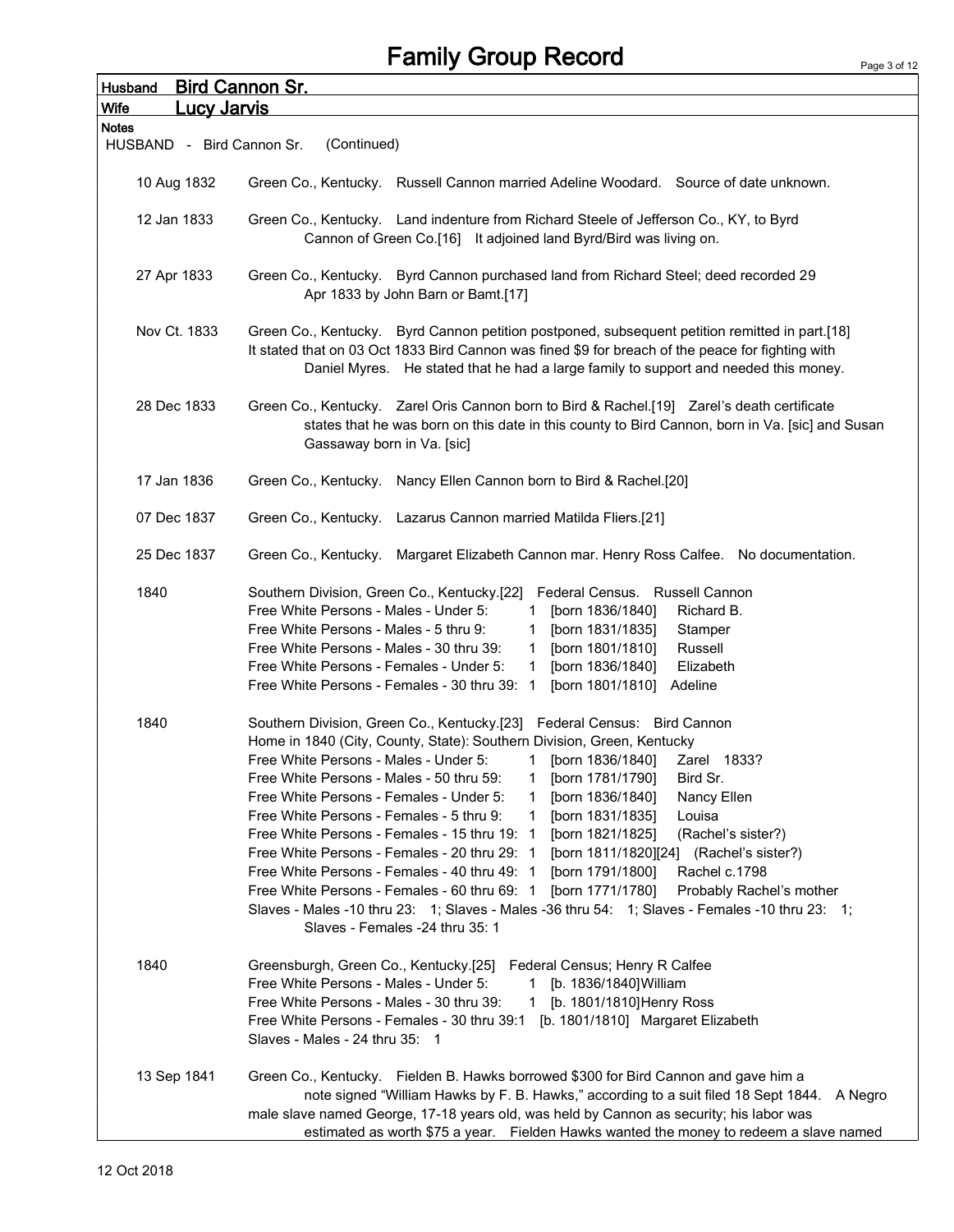| <b>Husband</b>             | <u>Bird Cannon Sr.</u>                                                                                                                                                                                                                                                                                                                                                     |
|----------------------------|----------------------------------------------------------------------------------------------------------------------------------------------------------------------------------------------------------------------------------------------------------------------------------------------------------------------------------------------------------------------------|
| Wife<br><u>Lucy Jarvis</u> |                                                                                                                                                                                                                                                                                                                                                                            |
| <b>Notes</b>               |                                                                                                                                                                                                                                                                                                                                                                            |
| HUSBAND - Bird Cannon Sr.  | (Continued)                                                                                                                                                                                                                                                                                                                                                                |
| and                        | Absolom held as collateral by Nathaniel Owens. William Hawks died, a hopeless insolvent,<br>Josiah Brummel was his administrator. Fielden Hawkes claimed that George was his property.<br>Cannon said George was very ill, and he was caring for him.  The issue was whether George<br>belonged to William Hawks or Fielden Hawks and whether the money was for William or |
| 18 Sep 1844                | Fielden. The judgment was to hire George out to the highest bidder.[26]<br>Green Co., Kentucky. Circuit Court Case 6317, Bird Cannon vs. Fielden B. Hawks and<br>Josiah Brummel, Administrator of William Hawks, deceased. Judgment was rendered.                                                                                                                          |
| 16 May 1845                | Pope Co., Arkansas. Bird Cannon (Jr.) married Jane Wilson (who must have died soon<br>afterward).[27]                                                                                                                                                                                                                                                                      |
| 15 Apr 1847                | Swan Lake, Jefferson Co., Arkansas. Bird Cannon (Jr.) married Severine Gocio.[28]                                                                                                                                                                                                                                                                                          |
| 1850                       | District 1, Green Co., Kentucky.[29] Federal Census. Lazarus Cannon household.<br>Household Members:<br>Name<br>Age<br><b>Birthplace</b>                                                                                                                                                                                                                                   |
|                            | Lazrus Cannon<br>34 abt 1816 Green County, KY                                                                                                                                                                                                                                                                                                                              |
|                            | Matildy Cannon 38 abt 1812 Green County, KY                                                                                                                                                                                                                                                                                                                                |
|                            | Therisa Cannon 11 abt 1839 Green County, KY                                                                                                                                                                                                                                                                                                                                |
|                            | Elipus Cannon<br>10 abt 1840 Green County, KY<br>Lucy A Cannon<br>8 abt 1842 Green County, KY                                                                                                                                                                                                                                                                              |
|                            | Coleman B Cannon<br>7 abt 1843 Green County, KY                                                                                                                                                                                                                                                                                                                            |
|                            | Beverly Cannon (male) 5 abt 1845 Green County, KY                                                                                                                                                                                                                                                                                                                          |
| 1850                       | District 1, Green Co., Kentucky.[30] Federal Census: Bird Cannon household.<br><b>Household Members:</b><br>Name<br><b>Birthplace</b><br>Age                                                                                                                                                                                                                               |
|                            | <b>Bird Cannon</b><br>69 abt 1781<br>South Carolina                                                                                                                                                                                                                                                                                                                        |
|                            | Woodford County, Kentucky<br>Rachel Cannon<br>52 abt 1798<br>Louisa Cannon<br>18 abt 1832                                                                                                                                                                                                                                                                                  |
|                            | Green County, Kentucky<br>16 abt 1834<br>Green County, Kentucky<br>Zarel Cannon                                                                                                                                                                                                                                                                                            |
|                            | Nancy E Cannon 13 abt 1837<br>Green County, Kentucky                                                                                                                                                                                                                                                                                                                       |
| 1850                       | District 1, Green Co., Kentucky. Federal Census.[31]                                                                                                                                                                                                                                                                                                                       |
|                            | Household Members: Name<br><b>Birthplace</b><br>Age                                                                                                                                                                                                                                                                                                                        |
|                            | Russell Cannon<br>abt 1807<br>Green County, KY<br>43<br>Adelene M Cannon<br>42 abt 1808<br>Green County, KY                                                                                                                                                                                                                                                                |
|                            | abt 1834<br>Harnper Cannon [Stamper]<br>16<br>Green County, KY                                                                                                                                                                                                                                                                                                             |
|                            | 14 abt 1836<br>Elizabeth Cannon<br>Green County, KY                                                                                                                                                                                                                                                                                                                        |
|                            | abt 1839<br>Richard B Cannon<br>11<br>Green County, KY                                                                                                                                                                                                                                                                                                                     |
|                            | Percy C Cannon<br>abt 1841<br>9.<br>Green County, KY                                                                                                                                                                                                                                                                                                                       |
|                            | Newton W Cannon<br>abt 1843<br>Green County, KY<br>7                                                                                                                                                                                                                                                                                                                       |
|                            | Adeline F Cannon<br>abt 1844<br>Green County, KY<br>6                                                                                                                                                                                                                                                                                                                      |
| 1850                       | Old River, Arkansas Co., Arkansas.[32] Federal Census of Bird Cannon (Jr.) household.                                                                                                                                                                                                                                                                                      |
|                            | <b>Household Members:</b><br><b>Birthplace</b><br>Name<br>Age                                                                                                                                                                                                                                                                                                              |
|                            | <b>Bird Cannon</b><br>28 Abt 1822<br>Kentucky                                                                                                                                                                                                                                                                                                                              |
|                            | Sevrine Cannon 20 Abt 1830<br>Arkansas<br>3 Abt 1847<br>John Cannon<br>Arkansas                                                                                                                                                                                                                                                                                            |
| 1850                       | Prairie, Washington Co., Arkansas.<br>Federal Census.[33]                                                                                                                                                                                                                                                                                                                  |
|                            | <b>Household Members:</b><br>Name<br>Age<br><b>Birthplace</b>                                                                                                                                                                                                                                                                                                              |
|                            | Henry K Calfee [Henry R Calfee]<br>abt 1805<br>45<br>Virginia                                                                                                                                                                                                                                                                                                              |
|                            | Margaret Calfee<br>abt 1810<br>40<br>Kentucky                                                                                                                                                                                                                                                                                                                              |
|                            | John Calfee<br>11 abt 1839<br>Kentucky                                                                                                                                                                                                                                                                                                                                     |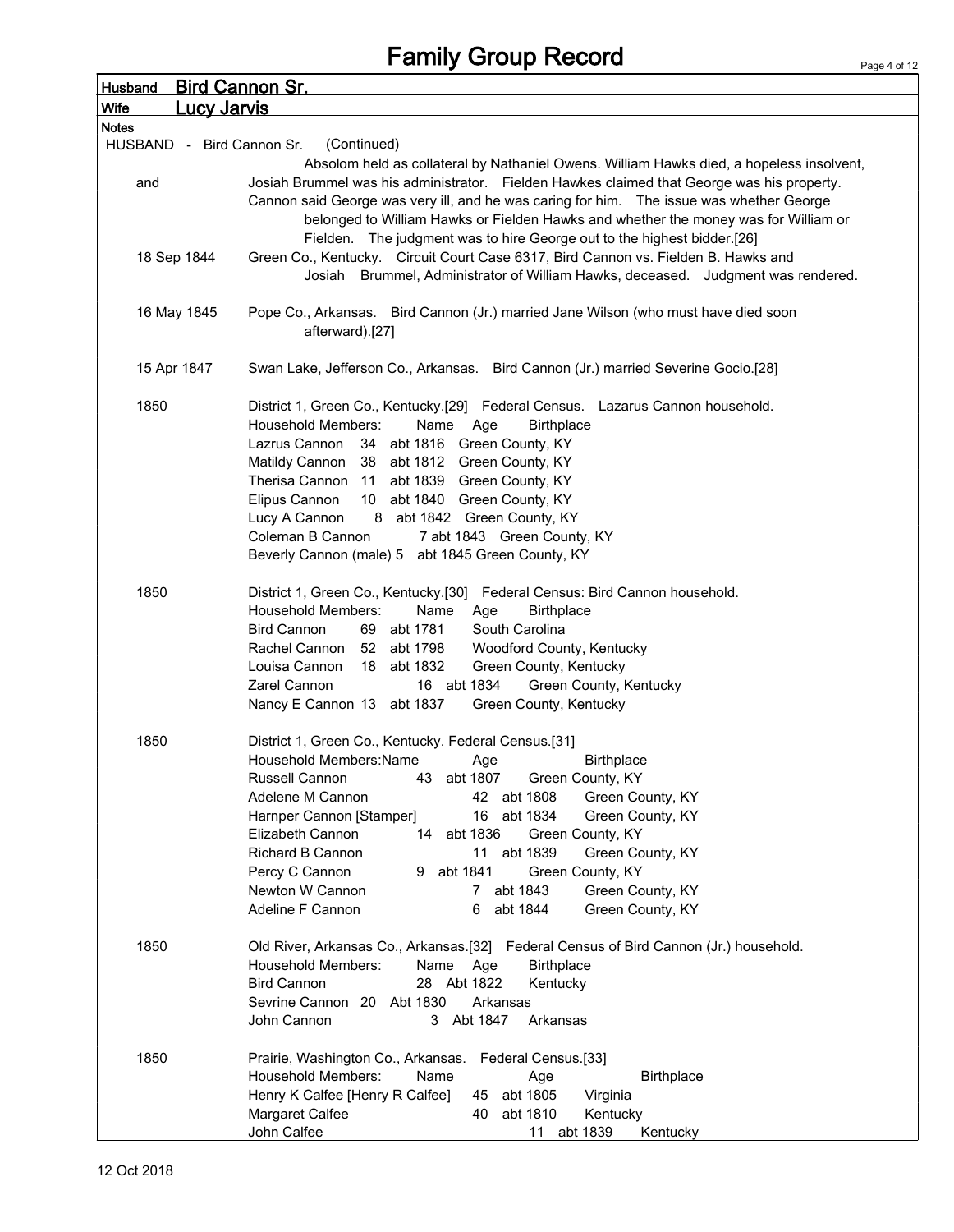| Husband      | <u>Bird Cannon Sr.</u>                                                                             |  |
|--------------|----------------------------------------------------------------------------------------------------|--|
| <b>Wife</b>  | <u>Lucy Jarvis</u>                                                                                 |  |
| <b>Notes</b> |                                                                                                    |  |
|              | HUSBAND - Bird Cannon Sr.<br>(Continued)                                                           |  |
|              | Zuingles Calfee[34] (male)<br>abt 1841<br>9<br>Kentucky                                            |  |
|              | Athelia Calfee<br>(female)<br>7 abt 1843<br>Kentucky                                               |  |
|              | Henry Calfee[35]<br>abt 1847<br>Arkansas<br>3                                                      |  |
|              | Margaret Calfee<br>3<br>abt 1847<br>Arkansas                                                       |  |
|              | David Calfee<br>1 abt 1849<br>Arkansas                                                             |  |
|              |                                                                                                    |  |
|              | 09 Feb 1857<br>Green Co., Kentucky. Nancy Ellen Cannon married John Roundtree.[36]                 |  |
| 1860         | District 2, Green Co., Kentucky.[37] Federal Census: Bird Cannon household.                        |  |
|              | <b>Household Members:</b><br>Name<br><b>Birthplace</b><br>Age                                      |  |
|              | <b>Bird Cannon</b><br>79<br>abt 1781<br>North Carolina                                             |  |
|              | Rachel H Cannon 55<br>abt 1805<br>North Carolina                                                   |  |
|              | North Carolina<br>Louisa Cannon<br>28<br>abt 1832                                                  |  |
|              | Zerel Cannon<br>abt 1834<br>North Carolina<br>26                                                   |  |
|              |                                                                                                    |  |
| 1860         | Ruddell, Independence Co., Arkansas.[38]<br>Federal Census; Post Office: Batesville.               |  |
|              | Household Members: Name<br><b>Birthplace</b><br>Age                                                |  |
|              | Adaline Cannon<br>abt 1809<br>Kentucky<br>51                                                       |  |
|              | Jonathan S Cannon<br>23 abt 1837<br>Kentucky                                                       |  |
|              | Elizabeth J Cannon<br>21 abt 1839<br>Kentucky                                                      |  |
|              | Penrey C Cannon<br>17 abt 1833<br>Kentucky [Perry]                                                 |  |
|              | Auston W Cannon<br>abt 1845<br>Kentucky [Newton W.]<br>15                                          |  |
|              | Francis A Cannon<br>14 abt 1846<br>Kentucky [Frances, female]                                      |  |
|              |                                                                                                    |  |
| 1860         | Old River, Arkansas Co., Arkansas. Federal Census, Bird Cannon (Jr.) household.[39]                |  |
|              | <b>Household Members:</b><br>Name<br>Age<br><b>Birthplace</b>                                      |  |
|              | Abt 1802<br>Lewis Getio<br>58<br>Arkansas                                                          |  |
|              | William P Getio<br>25                                                                              |  |
|              | 20<br>James Getio                                                                                  |  |
|              | John Getio<br>14                                                                                   |  |
|              | <b>Bird Cannon</b><br>35<br>Abt 1825<br>Kentucky                                                   |  |
|              | Severeen Cannon<br>30<br>Abt 1830<br>Arkansas                                                      |  |
|              | Mary Cannon<br>Abt 1851<br>9<br>Arkansas                                                           |  |
|              | <b>Bird Cannon</b><br>3<br>Abt 1857<br>Arkansas                                                    |  |
|              | William Cannon 4/12<br>Abt 1860<br>Arkansas                                                        |  |
|              | 33<br>Harrison Brent                                                                               |  |
|              | Mary Ann Brent 24                                                                                  |  |
|              | James Brown<br>3                                                                                   |  |
|              |                                                                                                    |  |
| 1860         | Fayetteville, Washington Co., Arkansas. Federal Census.[40]                                        |  |
|              | <b>Household Members:</b><br>Name Age Birthplace                                                   |  |
|              | Heny Calfry [Henry]<br>53 abt 1807 Indiana Occupation:<br>Tinner                                   |  |
|              | Margarett Calfry 51 abt 1809 Kentucky                                                              |  |
|              | William Calfry<br>22 abt 1838 Kentucky                                                             |  |
|              | Randolph Calfry 20 abt 1840 Kentucky                                                               |  |
|              | Margarett Calfry 14 abt 1846 Arkansas                                                              |  |
|              | <b>Henry Calfry</b><br>14 abt 1846 Arkansas                                                        |  |
|              | David Calfry<br>12 abt 1848 Arkansas                                                               |  |
|              | <b>Manifiel Calfry</b><br>9 abt 1851 Arkansas                                                      |  |
|              | Mary Clark<br>23 abt 1837 Tennessee School teacher                                                 |  |
|              | James Clark<br>3 abt 1857 Arkansas                                                                 |  |
|              |                                                                                                    |  |
|              | Independence Co., Arkansas. Lazarus Cannon married Amanda E. Lyles. Both resided in<br>18 Apr 1860 |  |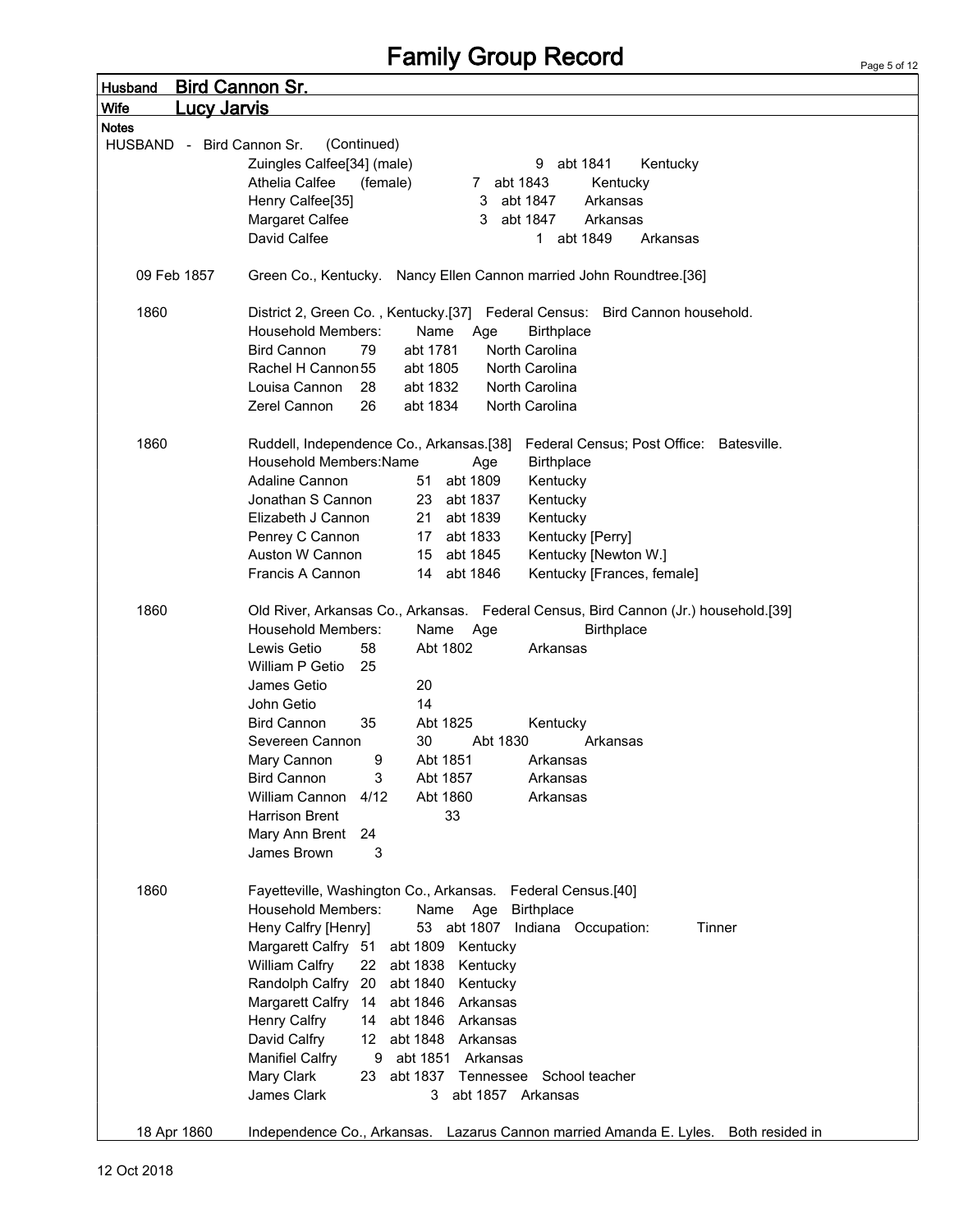| <b>Husband</b>                    | <b>Bird Cannon Sr.</b>                                                                                                                                                                                                          |
|-----------------------------------|---------------------------------------------------------------------------------------------------------------------------------------------------------------------------------------------------------------------------------|
| <b>Wife</b><br><u>Lucy Jarvis</u> |                                                                                                                                                                                                                                 |
| <b>Notes</b>                      |                                                                                                                                                                                                                                 |
| HUSBAND - Bird Cannon Sr.         | (Continued)                                                                                                                                                                                                                     |
|                                   | Independence County.[41] (Neither was found in later censuses.)                                                                                                                                                                 |
|                                   |                                                                                                                                                                                                                                 |
| 24 Dec 1860                       | Green Co., Kentucky. Louisa Cannon married William J. Blakeman.[42]                                                                                                                                                             |
|                                   |                                                                                                                                                                                                                                 |
| Abt 1866                          | Green Co., Kentucky. Zarel Oris Cannon married Louisa Villas Hutcheson. (No proof found.)                                                                                                                                       |
|                                   |                                                                                                                                                                                                                                 |
|                                   | 05 Mar 1867 Green Co., Kentucky. Bird Cannon (Sr.) died. (Documentation of date unknown)                                                                                                                                        |
| 1870                              | Precinct 3, Green Co., Kentucky. Federal Census.[43]                                                                                                                                                                            |
|                                   | <b>Household Members:</b><br>Name<br>Birthplace<br>Age                                                                                                                                                                          |
|                                   | 36 abt 1834<br>Gerl Canon [Zarel<br>Kentucky                                                                                                                                                                                    |
|                                   | Louisa Canon<br>26 abt 1844<br>Kentucky                                                                                                                                                                                         |
|                                   | Louellen Canon 2<br>abt 1868<br>Kentucky                                                                                                                                                                                        |
|                                   | Mary E Canon<br>2<br>abt 1868<br>Kentucky                                                                                                                                                                                       |
|                                   | Susan H Canon 2/12 abt 1870<br>Kentucky                                                                                                                                                                                         |
|                                   | Rachal H Canon 73 abt 1797<br>Kentucky                                                                                                                                                                                          |
|                                   |                                                                                                                                                                                                                                 |
| 1870                              | Old River, Arkansas Co., Arkansas. Federal Census:[44] Bird Cannon (Jr.) household.                                                                                                                                             |
|                                   | Household Members: Name<br><b>Birthplace</b><br>Age                                                                                                                                                                             |
|                                   | <b>Bird Cannon</b><br>49<br>abt 1821 Kentucky                                                                                                                                                                                   |
|                                   | Sirine Cannon<br>abt 1831 Arkansas<br>39                                                                                                                                                                                        |
|                                   | <b>Bird Cannon</b><br>abt 1858 Arkansas<br>12                                                                                                                                                                                   |
|                                   | William Cannon 10<br>abt 1860 Arkansas                                                                                                                                                                                          |
|                                   |                                                                                                                                                                                                                                 |
| 1870                              | Fayetteville, Washington Co., Arkansas.[45] Federal Census.                                                                                                                                                                     |
|                                   | <b>Household Members:</b><br>Name<br>Age Birthplace                                                                                                                                                                             |
|                                   | M E Calfee<br>58 abt 1812 Kentucky Female                                                                                                                                                                                       |
|                                   | A M Calfee<br>20 Female Arkansas                                                                                                                                                                                                |
|                                   | M Calfee<br>18<br>Male Arkansas                                                                                                                                                                                                 |
|                                   | H B Calfee<br>20<br>Male Arkansas                                                                                                                                                                                               |
|                                   |                                                                                                                                                                                                                                 |
| 30 Oct 1871                       | Arkansas County, Arkansas. Will of Bird Cannon (Jr.) was filed, named wife Severine and                                                                                                                                         |
|                                   | his three surviving children: Mary, Bird, and William. Will recorded 26 Dec 1871.[46]                                                                                                                                           |
|                                   |                                                                                                                                                                                                                                 |
| 21 Mar 1875                       | Green Co., Kentucky.[47] Rachel (Gasaway) Cannon died at age 71 (birth date about 1804);                                                                                                                                        |
|                                   | Father: Benjamin Gasaway; Mother: Nancy Gasaway.                                                                                                                                                                                |
|                                   |                                                                                                                                                                                                                                 |
|                                   | [1] Some information is courtesy of William Gearhart, bill2222@epix.net, including family tree of "bill2222162" of                                                                                                              |
|                                   | Pennsylvania, USA, named "ExtendedRossGear Family Tree"; accessed 18 Sep 2018. Some information is courtesy                                                                                                                     |
|                                   | of Norman Cannon, normjc72@gmail.com. Some information from a family tree at www.ancestry.com called "Michael                                                                                                                   |
|                                   | Cannon Family Tree," owned by "mdshec_1," accessed 18 Sept 2018.                                                                                                                                                                |
|                                   | [2] 1850 census shows South Carolina as birthplace. A couple of later records show birthplace as North Carolina                                                                                                                 |
|                                   | (1860 census) and Virginia (1919 death certificate for son Zarel).                                                                                                                                                              |
|                                   | [3] From: Ancestry.com. Kentucky, Compiled Marriages, 1802-1850 [database on-line]. Provo, UT, USA: Ancestry.                                                                                                                   |
| com Operations Inc, 1997.         | Original data: Dodd, Jordan, Comp Kentucky Marriages to 1850. Electronic transcription                                                                                                                                          |
|                                   | of marriage records held by the individual counties in Kentucky.                                                                                                                                                                |
|                                   | [4] A son of this age is shown in the 1810 Green Co., KY, census for Bird Cannon. Approximate birth date is from<br>Federal Census for Russell in 1850 District 1, Green, Kentucky; Roll: M432_202; Page: 90A; Image: 185. www. |
|                                   |                                                                                                                                                                                                                                 |
| ancestry.com.                     | [5] Ancestry.com. 1810 United States Federal Census [database on-line]; Roll: 6; Page: 256; Image: 00274; Family                                                                                                                |
|                                   | History Library Film: 0181351. Provo, UT, USA: Ancestry.com Operations, Inc., 2010. Images reproduced by                                                                                                                        |
| FamilySearch.                     |                                                                                                                                                                                                                                 |
|                                   | [6] Year: 1810; Census Place: Greensburgh, Green, Kentucky; Roll: 6; Page: 256; Image: 00274; Family History                                                                                                                    |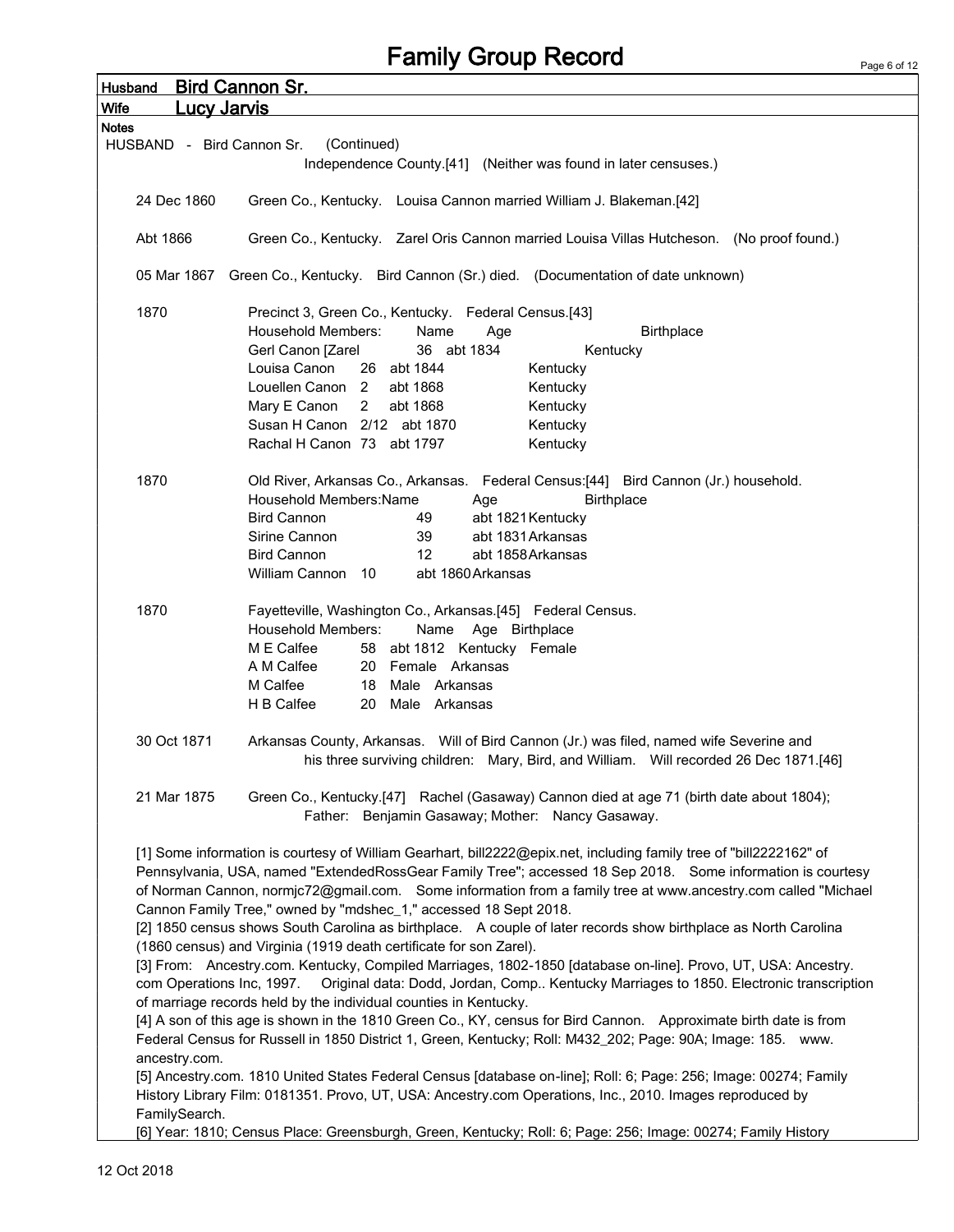#### Husband Bird Cannon Sr. Wife Lucy Jarvis Notes HUSBAND - Bird Cannon Sr. (Continued) Library Film: 0181351. Ancestry.com. 1810 United States Federal Census [database on-line]. Provo, UT, USA: Ancestry.com Operations, Inc., 2010. Images reproduced by FamilySearch. [7] This document is courtesy of Norman Cannon, normjc72@gmail.com. [8] A daughter of this age was in the 1820 census for Bird Cannon in Green Co., KY. Name and birth information are from the 1850 Federal Census of Prairie, Washington Co., Arkansas; Roll: M432\_31; Page: 382B; Image: 173, Family Number: 11. [9] This document is courtesy of Norman Cannon, normjc72@gmail.com. [10] A son of this age was in the 1820 census for Bird Cannon in Green Co., KY. A son of this age was not in Bird Cannon's household in 1830 or 1840. [11] A son of this age was in the 1820 census for Bird Cannon in Green Co., KY. A son of this age was not in Bird Cannon's household in 1830 or 1840. [12] Ancestry.com. 1820 United States Federal Census [database on-line]; Page: 61; NARA Roll: M33\_20; Image: 73. Provo, UT, USA: Ancestry.com Operations, Inc., 2010. Images reproduced by FamilySearch. [13] A son of this age was in the 1830 census for Bird Cannon in Green Co., KY. No son of this age was in Bird's 1840 census household. [14] Ancestry.com. 1830 United States Federal Census [database on-line]; Series: M19; Roll: 37; Page: 20; Family History Library Film: 0007816. Provo, UT, USA: Ancestry.com Operations, Inc., 2010. Images reproduced by FamilySearch. [15] Ancestry.com. Kentucky, County Marriage Records, 1783-1965 [database on-line]. Lehi, UT, USA: Ancestry.com Operations, Inc., 2016. Film Number: 000209752. Original data: Marriage Records. Kentucky Marriages. Madison County Courthouse, Richmond, Kentucky. [16] This document is courtesy of Norman Cannon, normjc72@gmail.com. [17] This document is courtesy of Norman Cannon, normjc72@gmail.com. [18] This document is courtesy of Norman Cannon, normjc72@gmail.com. [19] 13 Dec 1919 Green Co., Kentucky, Death Certificate for Zarel Cannon, #32285, aged 86 years, 1 month, 15 days. This document is courtesy of Norman Cannon, normjc72@gmail.com. [20] Birth date in Green County, KY, is from her death certificate 27967 in Hart County, Kentucky. It states that her father was Burd Cannon, born in Virginia, and her mother was Rachel Gasaway, birthplace blank. [21] Green County, Kentucky, Marriage Book C, 1836-1861. [22] Ancestry.com. 1840 United States Federal Census [database on-line], Page: 164. Provo, UT, USA: Ancestry.com Operations, Inc., 2010. Images reproduced by FamilySearch. [23] Ancestry.com. 1840 United States Federal Census [database on-line]; Page: 166. Provo, UT, USA: Ancestry.com Operations, Inc., 2010. Images reproduced by FamilySearch. [24] [not Margaret, m. 1837] [25] Ancestry.com. 1840 United States Federal Census [database on-line], page 182. Provo, UT, USA: Ancestry.com Operations, Inc., 2010. Images reproduced by FamilySearch. [26] Green County, Kentucky, Circuit Court Case 6317, 18 Sep 1844. Bird Cannon vs. Fielden B. Hawks and Josiah Brummel, Administrator of William Hawks, deceased. [27] Ancestry.com. Arkansas, County Marriages Index, 1837-1957 [database on-line]. Provo, UT, USA: Ancestry.com Operations, Inc., 2011. Original data: "Arkansas County Marriages, 1838-1957." Index. FamilySearch, Salt Lake City, Utah, 2009, 2011. "Arkansas County Marriages, 1838-1957," database, FamilySearch; from Arkansas Courts of Common Pleas and County Clerks. Digital images of originals housed at various county courthouses in the State of Arkansas. Marriage records. [28] Ancestry.com. Arkansas, Compiled Marriages, 1779-1850 [database on-line]. Provo, UT, USA: Ancestry.com Operations Inc, 1997. Original data: Dodd, Jordan R, et. al.. Early American Marriages: Arkansas to 1850. Bountiful, UT, USA: Precision Indexing Publishers, 19xx. [29] Ancestry.com. 1850 United States Federal Census [database on-line]; Roll: M432\_202; Page: 86A; Image: 177; family 98.. Provo, UT, USA: Ancestry.com Operations, Inc., 2009. Images reproduced by FamilySearch. [30] Ancestry.com. 1850 United States Federal Census [database on-line]; Roll: M432\_202; Page: 90B; Image: 186. Family Number: 161. Provo, UT, USA: Ancestry.com Operations, Inc., 2009. Images reproduced by FamilySearch. [31] Ancestry.com. 1850 United States Federal Census [database on-line]; Roll: M432\_202; Page: 90A; Image: 185. Provo, UT, USA: Ancestry.com Operations, Inc., 2009. Images reproduced by FamilySearch.

[32] Ancestry.com. 1850 United States Federal Census [database on-line]; Roll: M432\_25; Page: 12B; Image: 29.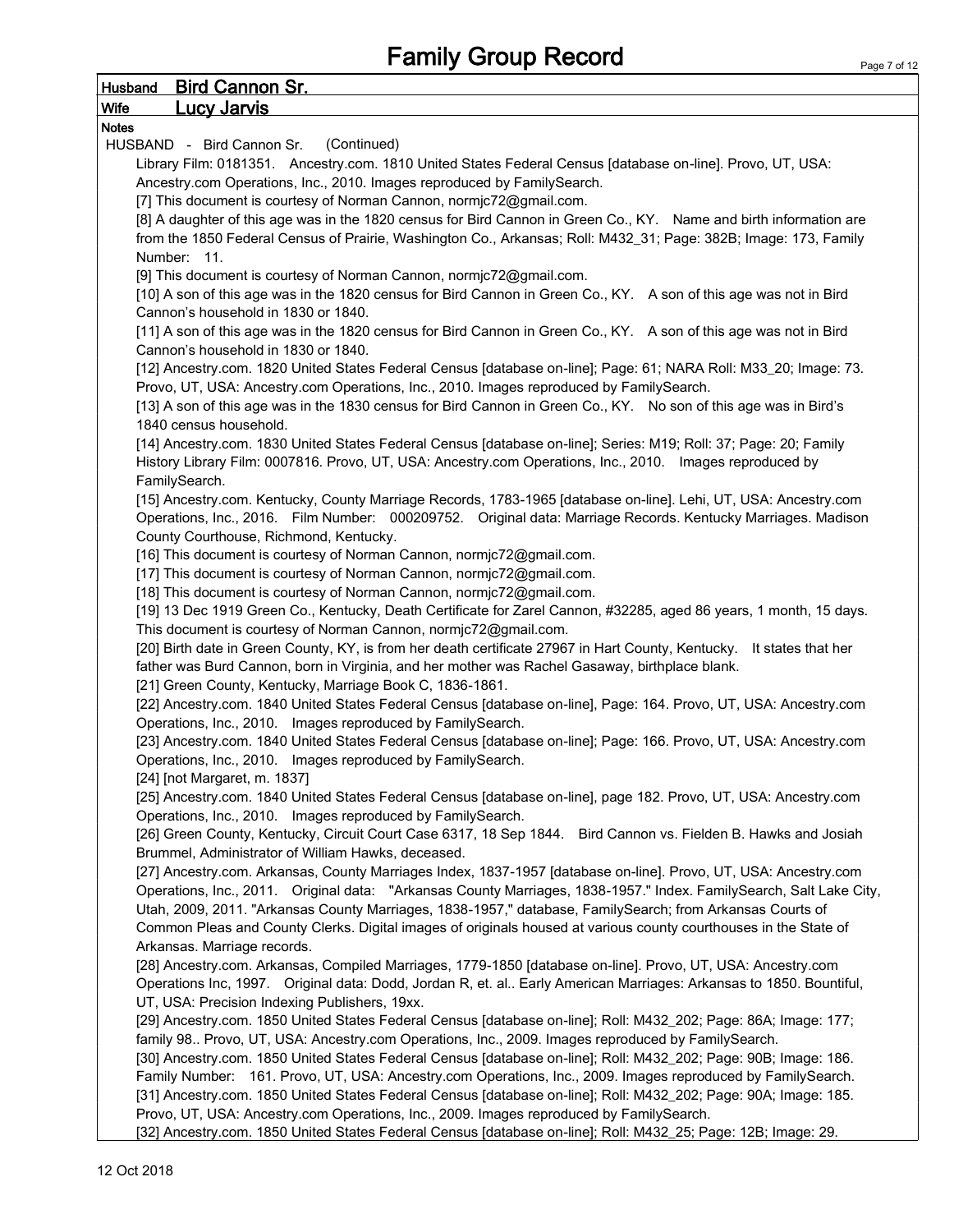| <u>Bird Cannon Sr.</u><br>Husband                                                                                   | ı ayu u |
|---------------------------------------------------------------------------------------------------------------------|---------|
| <u>Lucy Jarvis </u><br><b>Wife</b>                                                                                  |         |
| <b>Notes</b>                                                                                                        |         |
| (Continued)<br>HUSBAND - Bird Cannon Sr.                                                                            |         |
| Provo, UT, USA: Ancestry.com Operations, Inc., 2009. Images reproduced by FamilySearch.                             |         |
| [33] Ancestry.com. 1850 United States Federal Census [database on-line]; Roll: M432_31; Page: 382B; Image: 173,     |         |
| Family Number: 11 Provo, UT, USA: Ancestry.com Operations, Inc., 2009. Images reproduced by FamilySearch.           |         |
|                                                                                                                     |         |
| [34] 24 Aug 1840 White Randolph Calfee.                                                                             |         |
| [35] Henry Bird Calfee, b. May 1847 KY, according to Find A Grave.                                                  |         |
| [36] "Kentucky, County Marriages, 1797-1954," database with images, FamilySearch(https://familysearch.org/ark:/     |         |
| 61903/1:1:FW16-P4K : accessed 21 September 2018), W. J. Bleakemon and Louisa Cannon, 24 Dec 1860; citing,           |         |
| Green, Kentucky, United States, Madison County Courthouse, Richmond; FHL microfilm 1,877,085.                       |         |
| [37] Ancestry.com. 1860 United States Federal Census [database on-line]; Roll: M653_370; Page: 589; Dwelling        |         |
| Number: 369/ Family Number: 365; Post Office: Greensburg. Family History Library Film: 803370. Provo, UT, USA:      |         |
| Ancestry.com Operations, Inc., 2009.                                                                                |         |
| [38] Ancestry.com. 1860 United States Federal Census [database on-line]Roll: M653_43; Page: 30; Family History      |         |
| Library Film: 803043. Provo, UT, USA: Ancestry.com Operations, Inc., 2009. Images reproduced by FamilySearch.       |         |
| [39] Ancestry.com. 1860 United States Federal Census [database on-line]; Roll: M653_37; Page: 98; Family History    |         |
| Library Film: 803037. Provo, UT, USA: Ancestry.com Operations, Inc., 2009. Images reproduced by FamilySearch.       |         |
| [40] Ancestry.com. 1860 United States Federal Census [database on-line]; Roll: M653_52; Page: 623; Family History   |         |
| Library Film: 803052. Provo, UT, USA: Ancestry.com Operations, Inc., 2009. Images reproduced by FamilySearch.       |         |
| [41] Ancestry.com. Arkansas, County Marriages Index, 1837-1957 [database on-line]. Provo, UT, USA: Ancestry.com     |         |
| Operations, Inc., 2011. Original data: "Arkansas County Marriages, 1838-1957." Index. FamilySearch, Salt Lake City, |         |
| Utah, 2009, 2011. "Arkansas County Marriages, 1838-1957," database, FamilySearch; from Arkansas Courts of           |         |
| Common Pleas and County Clerks. Digital images of originals housed at various county courthouses in the State of    |         |
| Arkansas. Marriage records.                                                                                         |         |
| [42] "Kentucky, County Marriages, 1797-1954," database with images, FamilySearch(https://familysearch.org/ark:/     |         |
| 61903/1:1:FW16-P4K : accessed 21 September 2018), W. J. Bleakemon and Louisa Cannon, 24 Dec 1860; citing,           |         |
| Green, Kentucky, United States, Madison County Courthouse, Richmond; FHL microfilm 1,877,085.                       |         |
| [43] Ancestry.com. 1870 United States Federal Census [database on-line]; Roll: M593_465; Page: 461A; Family         |         |
| History Library Film: 545964. Provo, UT, USA: Ancestry.com Operations, Inc., 2009. Images reproduced by             |         |
| FamilySearch.                                                                                                       |         |
| [44] Ancestry.com. 1870 United States Federal Census [database on-line]; Roll: M593_47; Page: 64B; Family History   |         |
| Library Film: 545546. Provo, UT, USA: Ancestry.com Operations, Inc., 2009. Images reproduced by FamilySearch.       |         |
| [45] Ancestry.com. 1870 United States Federal Census [database on-line]; Roll: M593_66; Page: 227A; Family History  |         |
| Library Film: 545565. Provo, UT, USA: Ancestry.com Operations, Inc., 2009. Images reproduced by FamilySearch.       |         |
| [46] Arkansas County, Arkansas, Register of Warrants, pp. 125-126.                                                  |         |
| [47] Kentucky Department for Libraries and Archives; Frankfort, Kentucky. Ancestry.cm. Kentucky, Death Records,     |         |
| 1852-1965 [database on-line]. Lehi, UT, USA: Ancestry.com Operations Inc, 2007.                                     |         |
|                                                                                                                     |         |
| - Russell Cannon<br>CHILD 1                                                                                         |         |
| Information from "Barnes Family Tree" owned by "dsbeccue" at www.ancestry.com; accessed 17 Aug 2013.                |         |
| Some information is from the family tree of "bill2222162" of Pennsylvania, USA, named "ExtendedRossGear Family      |         |
|                                                                                                                     |         |
| Tree"; accessed 18 Sep 2018.                                                                                        |         |
| 1840 Federal Census of Southern Division, Green Co., Kentucky; Page: 164.                                           |         |
| Name: Russell Cannon                                                                                                |         |
|                                                                                                                     |         |
| Free White Persons - Males - Under 5:<br>Richard B.<br>[born 1836/1840]<br>1                                        |         |
| [born 1831/1835]<br>Free White Persons - Males - 5 thru 9:<br>Stamper<br>1                                          |         |
| [born 1801/1810]<br>Russell<br>Free White Persons - Males - 30 thru 39:<br>1                                        |         |
| Free White Persons - Females - Under 5:<br>[born 1836/1840]<br>Elizabeth<br>1                                       |         |
| Free White Persons - Females - 30 thru 39: 1<br>[born 1801/1810]<br>Adeline                                         |         |

Ancestry.com. 1840 United States Federal Census [database on-line]. Provo, UT, USA: Ancestry.com Operations, Inc., 2010.

Images reproduced by FamilySearch.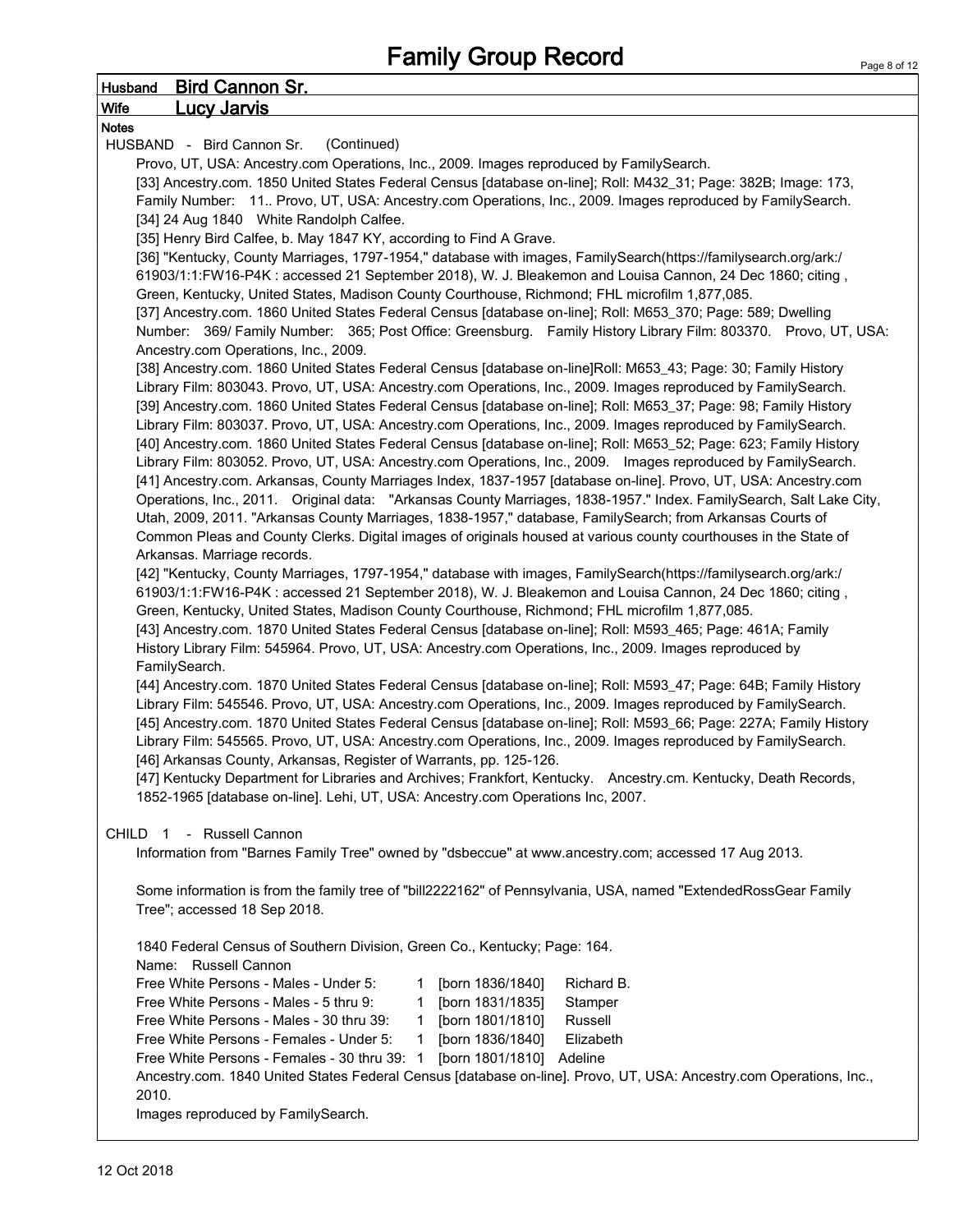Husband Bird Cannon Sr. Wife Lucy Jarvis Notes CHILD 1 - Russell Cannon (Continued) 1850 Federal Census of District 1, Green, Kentucky; Roll: M432\_202; Page: 90A; Image: 185 Household Members: Name Age Russell Cannon 43 abt 1807 Green County, KY Adelene M Cannon 42 abt 1808 Green County, KY Harnper Cannon 16 [Stamper] abt 1834 Green County, KY Elizabeth Cannon14 abt 1836 Green County, KY Richard B Cannon 11 abt 1839 Green County, KY Percy C Cannon 9 abt 1841 Green County, KY Newton W Cannon 7 abt 1843 Green County, KY Adeline F Cannon 6 abt 1844 Green County, KY Ancestry.com. 1850 United States Federal Census [database on-line]. Provo, UT, USA: Ancestry.com Operations, Inc., 2009. Images reproduced by FamilySearch. 1860 Federal Census of Ruddell, Independence Co., Arkansas; Post Office: Batesville Household Members: Name Age Adaline Cannon 51 abt 1809 Kentucky Jonathan S Cannon 23 Elizabeth J Cannon 21 Penrey C Cannon 17 [Percey] Auston W Cannon 15 [Newton W.] Francis A Cannon 14 [Frances, female] Ancestry.com. 1860 United States Federal Census [database on-line]Roll: M653\_43; Page: 30; Family History Library Film: 803043. Provo, UT, USA: Ancestry.com Operations, Inc., 2009. Images reproduced by FamilySearch. 1870 Federal Census of Ruddell, Independence Co., Arkansas. Household Members: Name Age Adline Cannon 62 abt 1808 Kentucky Newton Cannon 25 Lue Cannon 23 Fanny Cannon 22 Shelley Cannon 4 Ancestry.com. 1870 United States Federal Census [database on-line]; Roll: M593\_55; Page: 135AB; Family History Library Film: 545554. Provo, UT, USA: Ancestry.com Operations, Inc., 2009. Images reproduced by FamilySearch. CHILD 2 - Margaret Elizabeth Cannon 1840 Federal Census of Greensburgh, Green, Kentucky; Page: 182. Name: Henry R Calfee Free White Persons - Males - Under 5: 1 [b. 1836/1840] Free White Persons - Males - 30 thru 39: 1 [b. 1801/1810] Free White Persons - Females - 30 thru 39: 1 [b. 1801/1810] Slaves - Males - 24 thru 35: 1 Total Free White Persons: 3 Total Slaves: 1 Ancestry.com. 1840 United States Federal Census [database on-line]. Provo, UT, USA: Ancestry.com Operations, Inc., 2010. Images reproduced by FamilySearch. 1850 Federal Census of Prairie, Washington Co., Arkansas; Roll: M432\_31; Page: 382B; Image: 173, Family Number: 11. Household Members: Name Age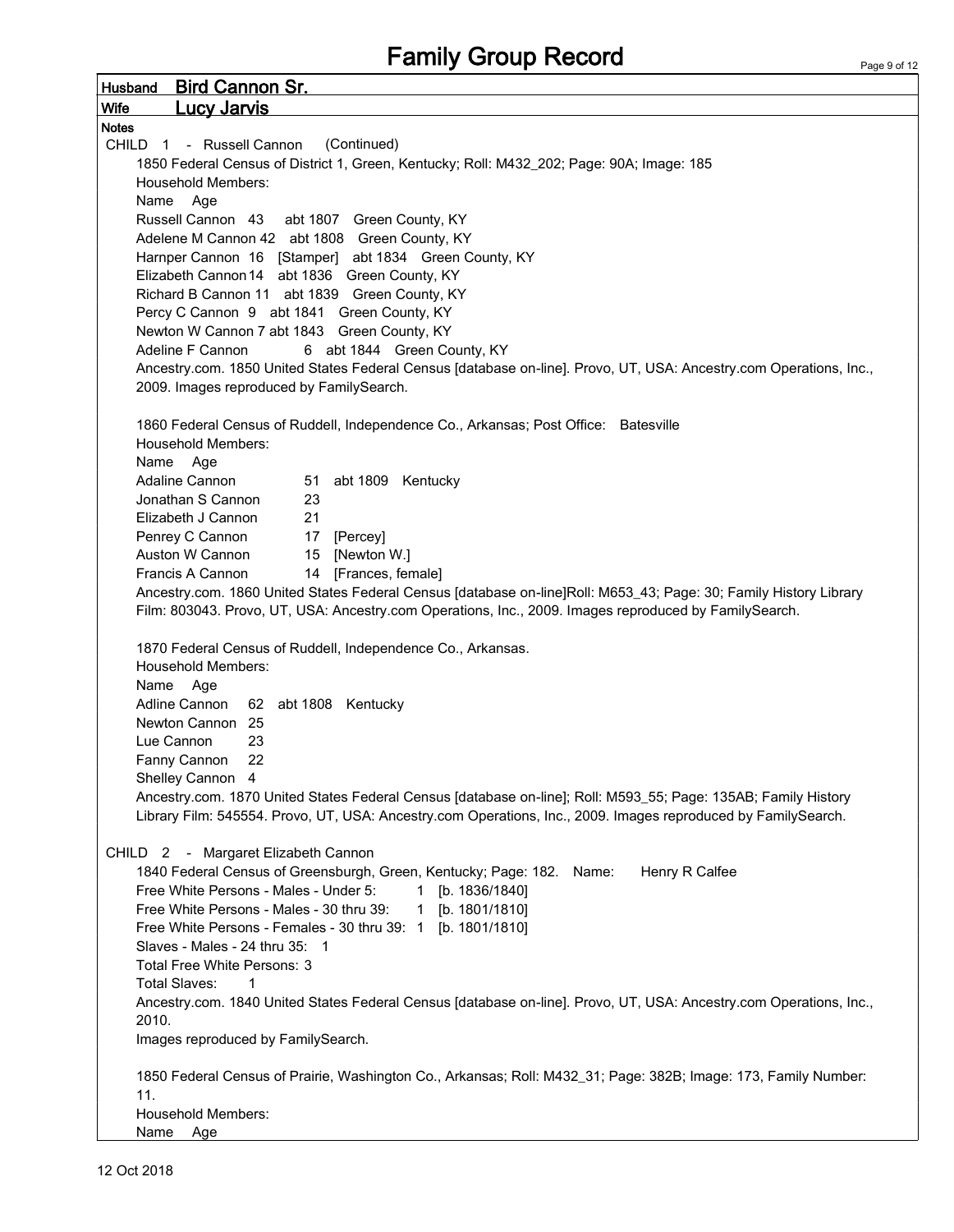Husband Bird Cannon Sr. Wife Lucy Jarvis Notes CHILD 2 - Margaret Elizabeth Cannon (Continued) Henry K Calfee 45 [Henry R Calfee] abt 1805 Virginia Margaret Calfee 40 abt 1810 Kentucky John Calfee 11 abt 1839 Kentucky Zuingles Calfee 9 abt 1841 Kentucky (male) 24 Aug 1840 White Calfee male Athelia Calfee 7 abt 1843 Kentucky (female) Henry Calfee 3 abt 1847 Arkansas Henry Bird Calfee, b. May 1847 KY, according to Find A Grave. Margaret Calfee 3 abt 1847 Arkansas David Calfee 1 abt 1849 Arkansas Ancestry.com. 1850 United States Federal Census [database on-line]. Provo, UT, USA: Ancestry.com Operations, Inc., 2009. Images reproduced by FamilySearch. 1860 Federal Census of Fayetteville, Washington, Arkansas; Roll: M653\_52; Page: 623; Family History Library Film: 803052 Dwelling Number:1038/ Family Number: 87 Household Members: Name Age Heny Calfry 53 [Henry Calfee] abt 1807 Indiana Occupation: Tinner Margarett Calfry 51 abt 1809 Kentucky William Calfry 22 abt 1838 Kentucky Randolph Calfry 20 abt 1840 Kentucky Margarett Calfry 14 abt 1846 Arkansas Henry Calfry 14 abt 1846 Arkansas David Calfry 12 abt 1848 Arkansas Manifiel Calfry 9 abt 1851 Arkansas Mary Clark 23 abt 1837 Tennessee School teacher James Clark 3 abt 1857 Arkansas Ancestry.com. 1860 United States Federal Census [database on-line]. Provo, UT, USA: Ancestry.com Operations, Inc., 2009. Images reproduced by FamilySearch. 1870 Federal Census of Fayetteville, Washington, Arkansas; Roll: M593\_66; Page: 227A; Family History Library Film: 545565 Dwelling Number:134 Household Members: Name Age M E Calfee 58 abt 1812 Kentucky Female A M Calfee 20 Female Arkansas M Calfee 18 Male Arkansas H B Calfee 20 Male Arkansas Ancestry.com. 1870 United States Federal Census [database on-line]. Provo, UT, USA: Ancestry.com Operations, Inc., 2009. Images reproduced by FamilySearch. CHILD 3 - Lazarus Cannon 1850 Federal Census of District 1, Green, Kentucky; Roll: M432\_202; Page: 86A; Image: 177; family 98. Household Members: Name Age Lazrus Cannon 34 abt 1816 Green County, KY Matildy Cannon 38 abt 1812 Green County, KY Therisa Cannon 11 abt 1839 Green County, KY Elipus Cannon 10 abt 1840 Green County, KY Lucy A Cannon 8 abt 1842 Green County, KY Coleman B Cannon 7 abt 1843 Green County, KY Beverly Cannon 5 (male) abt 1845 Green County, KY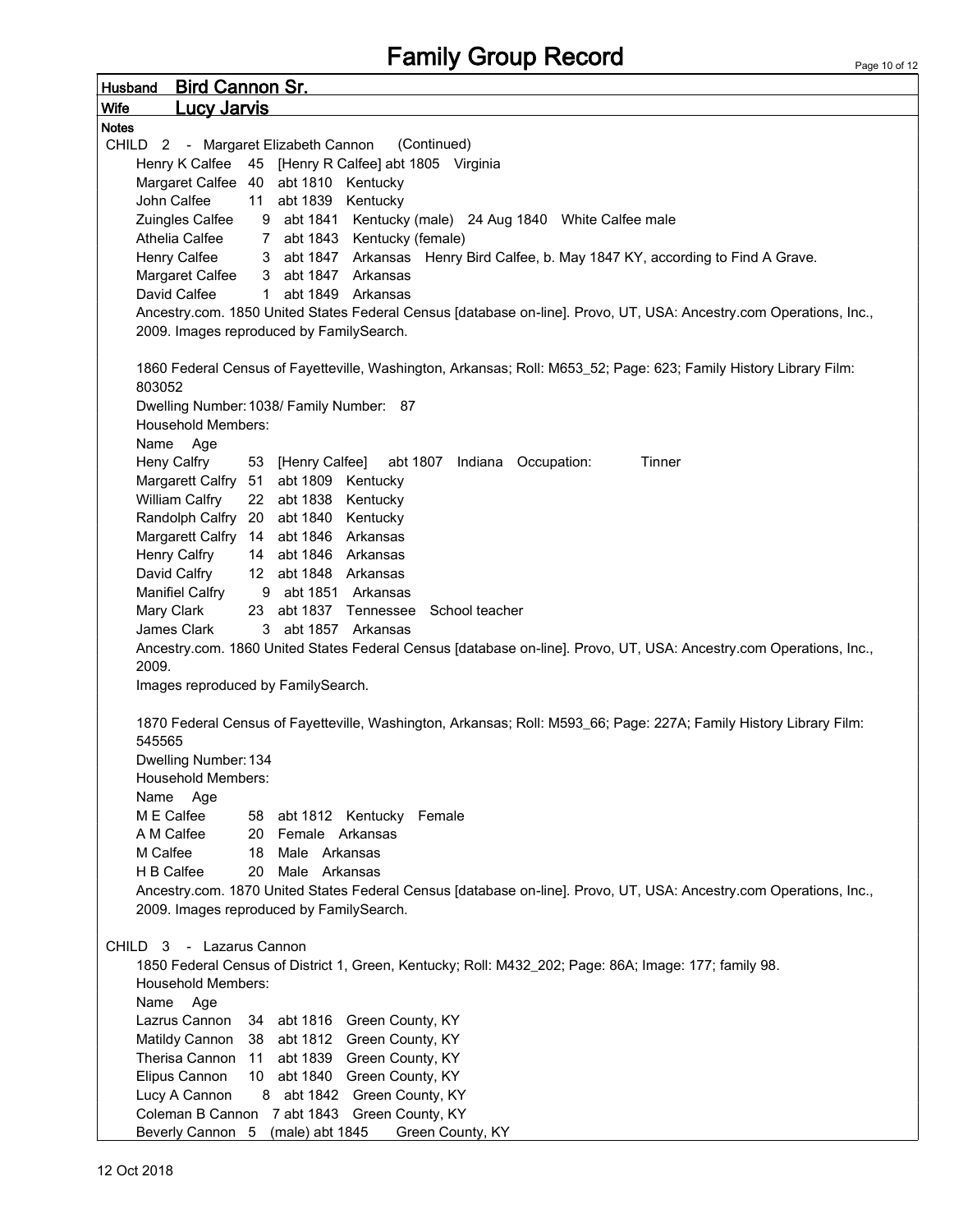| <b>Bird Cannon Sr.</b><br><b>Husband</b>                                                                                                                                                                         |
|------------------------------------------------------------------------------------------------------------------------------------------------------------------------------------------------------------------|
| <b>Lucy Jarvis</b><br><b>Wife</b>                                                                                                                                                                                |
| <b>Notes</b>                                                                                                                                                                                                     |
| (Continued)<br>CHILD 3 - Lazarus Cannon                                                                                                                                                                          |
| Ancestry.com. 1850 United States Federal Census [database on-line]. Provo, UT, USA: Ancestry.com Operations, Inc.,                                                                                               |
| 2009. Images reproduced by FamilySearch.                                                                                                                                                                         |
|                                                                                                                                                                                                                  |
| Information below is from the family tree, "ExtendedRossGear Family Tree" owned by "bill2221482"; accessed 02 Oct                                                                                                |
| 2018:                                                                                                                                                                                                            |
| 1860 Federal Census Independence County on page 16, after concluding Ruddell Twp, begins Washington County?<br>beginning with Lazarus Cannon's family: Dwelling 220/Family 211, page 33, Batesville Post Office. |
| L Cannon, 48, Ky (b. 1812) begins on line 28.                                                                                                                                                                    |
| Amanda Cannon, 18, Georgia (b. 1842)                                                                                                                                                                             |
| Eulesons Cannon, 20, Ky (b. 1840)                                                                                                                                                                                |
| Byrd Cannon, 17, Ky<br>(b. 1843)                                                                                                                                                                                 |
| Beverly T Cannon, 14 Kentucky (b. 1846)                                                                                                                                                                          |
|                                                                                                                                                                                                                  |
| Name: Lazarus Cannon                                                                                                                                                                                             |
| Land Office:<br>Batesville                                                                                                                                                                                       |
| Document Number:<br>17419                                                                                                                                                                                        |
| <b>Total Acres:</b><br>79.36                                                                                                                                                                                     |
| Signature:<br>Yes                                                                                                                                                                                                |
| <b>Canceled Document:</b><br>No                                                                                                                                                                                  |
| 1 May 1860<br><b>Issue Date:</b>                                                                                                                                                                                 |
| Mineral Rights Reserved: No                                                                                                                                                                                      |
| Metes and Bounds:<br><b>No</b>                                                                                                                                                                                   |
| <b>Statutory Reference:</b><br>3 Stat. 566                                                                                                                                                                       |
| Multiple Warantee Names: No                                                                                                                                                                                      |
| Act or Treaty:<br>April 24, 1820                                                                                                                                                                                 |
| Multiple Patentee Names: No                                                                                                                                                                                      |
| Entry Classification:<br>Sale-Cash Entries<br>Land Description: 1 SESW 5TH PM No 13N 7W 19; 2 NWNW 5TH PM Yes 13N 7W 3                                                                                           |
| United States, Bureau of Land Management. Arkansas, Homestead and Cash Entry Patents, Pre-1908 [database on-                                                                                                     |
| line]. Provo, UT, USA: Ancestry.com Operations Inc, 1997. Original data: United States, Bureau of Land Management.                                                                                               |
| Arkansas Pre-1908 Homestead and Cash Entry Patents. General Land Office Automated Records Project, 1993.                                                                                                         |
|                                                                                                                                                                                                                  |
| Name: Lazarus Cannon                                                                                                                                                                                             |
| 1 May 1860<br><b>Issue Date:</b>                                                                                                                                                                                 |
| Independence, Arkansas, USA<br>Place:                                                                                                                                                                            |
| <b>Batesville</b><br>Land Office:                                                                                                                                                                                |
| Meridian:<br>5th PM                                                                                                                                                                                              |
| $13-N$<br>Township:                                                                                                                                                                                              |
| Range: 7-W                                                                                                                                                                                                       |
| Section: 30                                                                                                                                                                                                      |
| <b>Accession Number:</b><br>AR0770_058                                                                                                                                                                           |
| Document Number:<br>17419                                                                                                                                                                                        |
| Original URL:<br>http://glorecords.blm.gov/                                                                                                                                                                      |
|                                                                                                                                                                                                                  |
| CHILD 5 - Bird Cannon Jr.                                                                                                                                                                                        |
| NOTE: NO RECORDS FOUND THAT SHOW JOSEPH IN HIS NAME, ONLY "BIRD CANNON."                                                                                                                                         |
| Pope County, Arkansas. Bird Cannon married Jane Wilson. FHL Film Number: 1034012.<br>16 May 1845                                                                                                                 |
| Ancestry.com. Arkansas, County Marriages Index, 1837-1957 [database on-line]. Provo, UT, USA: Ancestry.com                                                                                                       |
| Operations, Inc., 2011. Original data: "Arkansas County Marriages, 1838-1957." Index. FamilySearch, Salt Lake City,                                                                                              |
| Utah, 2009, 2011. "Arkansas County Marriages, 1838-1957," database, FamilySearch; from Arkansas Courts of                                                                                                        |
| Common Pleas and County Clerks. Digital images of originals housed at various county courthouses in the State of                                                                                                 |
| Arkansas. Marriage records.                                                                                                                                                                                      |
|                                                                                                                                                                                                                  |